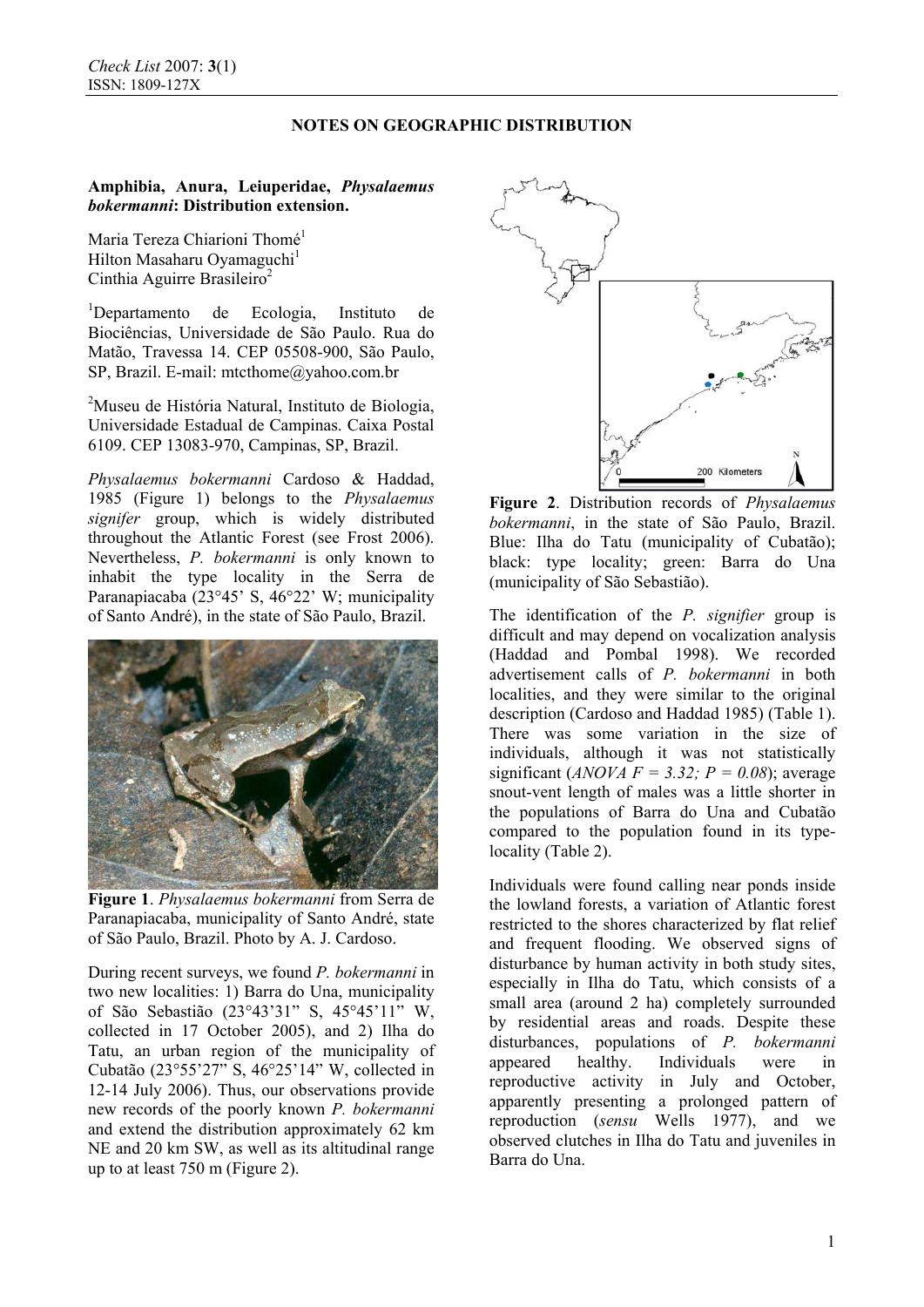# **NOTES ON GEOGRAPHIC DISTRIBUTION**

**Table 1**. Comparisons of advertisement calls of three populations of *Physalaemus bokermanni* from the state of São Paulo, Brazil.

|                           | Paranapiacaba * | Ilha do Tatu **                           | Barra do Una ***                       |
|---------------------------|-----------------|-------------------------------------------|----------------------------------------|
| Pulses per note           | $4 - 5$         | 5-8 $(\bar{x} = 5.8 \pm 0.9; N = 30)$     | 5-7 $(\bar{x} = 5.3 \pm 1.6; N=5)$     |
| Note duration $(s)$       | 0.2             | 0.17- 0.25 ( $\bar{x}$ = 0.2 ±0.1; N= 17) | 0.18-0.3 ( $\bar{x}$ = 0.2 ±0.1; N= 5) |
| Interval between note (s) | $0.4 - 0.6$     | 0.2-0.7 ( $\bar{x}$ = 0.3 ±0.2; N= 17)    | 0.2-0.3 ( $\bar{x}$ = 0.3 ±0.1; N= 5)  |
| Frequency range (kHz)     | $2.5 - 5.2$     | $1.8 - 5.3$                               | $1.8 - 4.8$                            |
|                           |                 |                                           |                                        |

\* Calls reported by Cardoso and Haddad (1985), air temperature 18 °C; \*\* Calls from three individuals, air temperature 17-19 °C; \*\*\* Calls from one individual, air temperature 18.5 °C.

**Table 2**. Snout-vent length of adults of three populations of *Physalaemus bokermanni* from the state of São Paulo, Brazil.

|                | Paranapiacaba *                 | Ilha do Tatu                    | Barra do Una                    |
|----------------|---------------------------------|---------------------------------|---------------------------------|
| Males          | $153 - 170$                     | $151 - 153$                     | $140-158$                       |
|                | $(\bar{x} = 16.2 \pm 0.7; N=5)$ | $(\bar{x} = 15.2 \pm 0.1; N=2)$ | $(\bar{x} = 15.1 \pm 0.8; N=5)$ |
| <b>Females</b> | $\overline{\phantom{a}}$        | $17.1(N=1)$                     | 15 5-17 9                       |
|                |                                 |                                 | $(\bar{x} = 17.1 \pm 0.9; N=8)$ |

\* Data from Cardoso and Haddad (1985)

According to the GAA (Global Amphibian Assessment) and IUCN (2006), *P. bokermanni* is listed in the "DD" (data deficient) category. However, GAA states that on the basis of current information regarding distribution and habitat status, *P. bokermanni* qualifies for listing as Critically Endangered or Endangered (IUCN 2006). The conservation status of *Physalaemus bokermanni* does not seem to be of concern to Brazilian authorities as it is not on the Official List of Brazilian Fauna Threatened with Extinction (Brasil 2006).

Little is known about the distribution and abundance of Brazilian anuran fauna (see Pimenta et al. 2005). As a result, visits to new localities often seem to lead to reconsideration of the conservation status of endangered species (see recent examples in Peloso and Gasparini 2006; Marques et al. 2006). These records, together with ours, support the idea that the inclusion of anuran species on "red lists" should be avoided as long as knowledge about the real distribution of species is deficient, and highlight the importance of natural history information.

Voucher specimens were collected and deposited at the Célio F. B. Haddad anuran collection, Departamento de Zoologia, Universidade Estadual Paulista, Rio Claro, São Paulo, Brazil (Cubatão: CFBH 12505-12507; São Sebastião: CFBH9766- 9775 and 12897-12899).

### **Acknowledgements**

We thank Ricardo J. Sawaya and Fausto E. Barbo for help during the fieldwork at Barra do Una; FAPESP, National Science Foundation, Fundação O Boticário para Proteção da Natureza, and Idea Wild for financial support; Ibama for collecting permits (037/2005; 0103/06) and Tuim Parque for logistical support. We also thank Célio F. B. Haddad for identifying the specimens and for providing the photo, taken by Adão José Cardoso. CAB acknowledges FAPESP (03/06014-1) for Post-doctoral fellowships, MTCT and HMO acknowledges CNPq for graduate funding.

### **Literature cited**

Brasil - Ministério do Meio Ambiente. 2006. Lista da Fauna Brasileira Ameaçada de Extinção. Accessible at http://www.ibama.gov.br/fauna/ extincao.php. Captured on 22 October 2006.